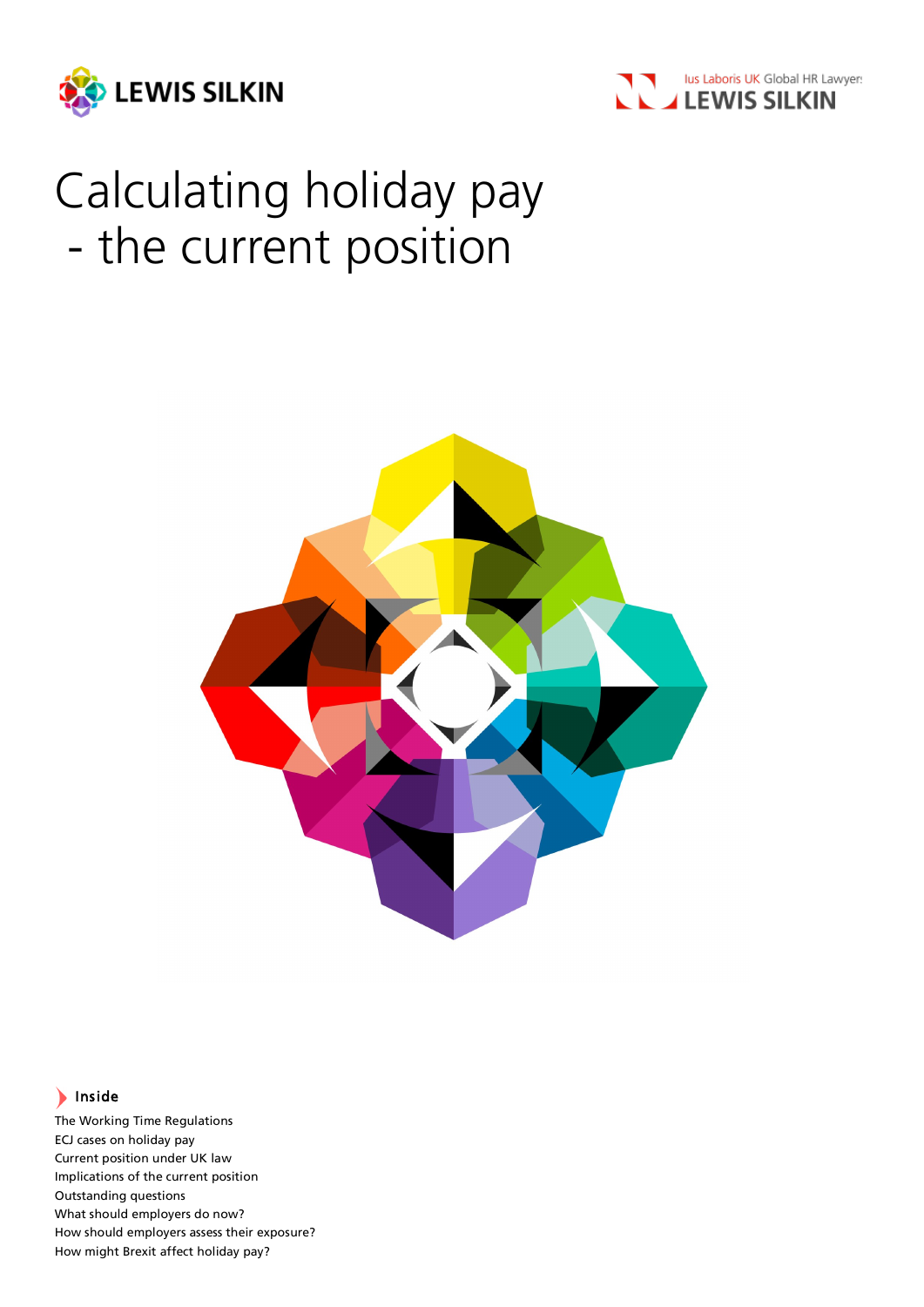

# **Introduction**

The calculation of holiday pay has in recent years become a major issue of concern for employers, with a series of cases indicating that the approach allowed under UK law of basing holiday pay on basic pay only did not comply with the requirements of European law.

This Inbrief considers the current legal position, the implications for employers and some options employers can consider to minimise the risks.

# The Working Time Regulations

The European Working Time Directive 2003 (the "Directive") requires that workers have a minimum of four weeks' paid leave per year ("EU Statutory Leave"). This is implemented in the UK by the Working Time Regulations 1998 (the "Regulations"). The Regulations also grant employees an additional 1.6 weeks' paid leave per year ("Additional Statutory Leave"). This means that the statutory minimum entitlement for a UK worker is 5.6 weeks, which is 28 days for a full time worker. This entitlement can include bank holidays. Some employers will also offer workers contractual holiday on top of this statutory entitlement. In practice, employers rarely distinguish between different types of holiday. Instead, employers tend to give workers a total holiday entitlement in their contract of employment which is paid in the same way in all cases.

The Regulations state that workers should be paid a "week's pay" for each week of statutory leave calculated in accordance with the Employment Rights Act 1996 ("ERA"). The provisions in the ERA relating to a week's pay are complicated. They make a distinction between employees who have "normal working hours" and those who do not, and currently use a 12-week period for calculating average pay for employees without normal hours. Many employers have relied on certain provisions in the ERA to allow them to pay basic pay only for periods of holiday, without including additional elements such as overtime (other than guaranteed overtime which must be included), bonus and commission.

The Regulations provide that EU Statutory Leave must be taken in the holiday year in which it falls due and that any leave untaken at the end of a leave year is forfeited. So, under the Regulations, payment in lieu of untaken EU Statutory Leave should only be payable for the final year of employment. Other types of holiday may be carried over depending upon the circumstances (such as whether there is a contractual right to do so). This position has been altered somewhat by case law, so that in some situations the entitlement to EU Statutory Leave may be carried over into subsequent holiday years. These situations include where an individual has been wrongly characterised as self employed (following the case of *King v The Sash Window Workshop Limited*) or where the worker has been unable to take holiday due to maternity leave or illness.

Employees can claim that underpaid holiday is an unauthorised deduction from wages. Such claims normally need to be brought within three months of when the deduction was made. However, case law has established that if there has been an unbroken series of such underpayments, employees can potentially bring a claim for the whole series. Such a claim could go back for a number of years. Some cases suggest that this can only be done if there is less than three months between each underpayment. The Government also changed the law on 8 January 2015 to prevent claims made on or after 1 July 2015 from going back for more than two years. Following the case of *King v The Sash Window Workshop Limited* it is possible that these limitations may be incompatible with EU law. This is discussed in more detail below.

## ECJ cases on holiday pay

In 2011 the European Court of Justice ("ECJ") stated in the case of *Williams v British Airways plc* that the Directive requires workers to receive their "normal remuneration" for EU Statutory Leave and that payments "intrinsically linked" to the performance of the tasks which the worker is required to carry out under his or her contract of employment form part of that normal remuneration. This suggested that the Regulations were inconsistent with the requirements of the Directive because the wording in the ERA could result in payments such as overtime and commission being excluded, even when they formed part of a worker's overall pay.

This case was followed by the decision in *Lock v British Gas Trading Ltd* in which the ECJ applied the principles set out in *Williams* to determine that a sales consultant's commission payments should be taken into account for the purposes of calculating pay for EU Statutory Leave.

In the 2017 case of *King v The Sash Window Workshop Ltd*, the ECJ held that where a worker has been prevented from taking annual leave because it was unpaid, the worker is entitled upon termination of employment to be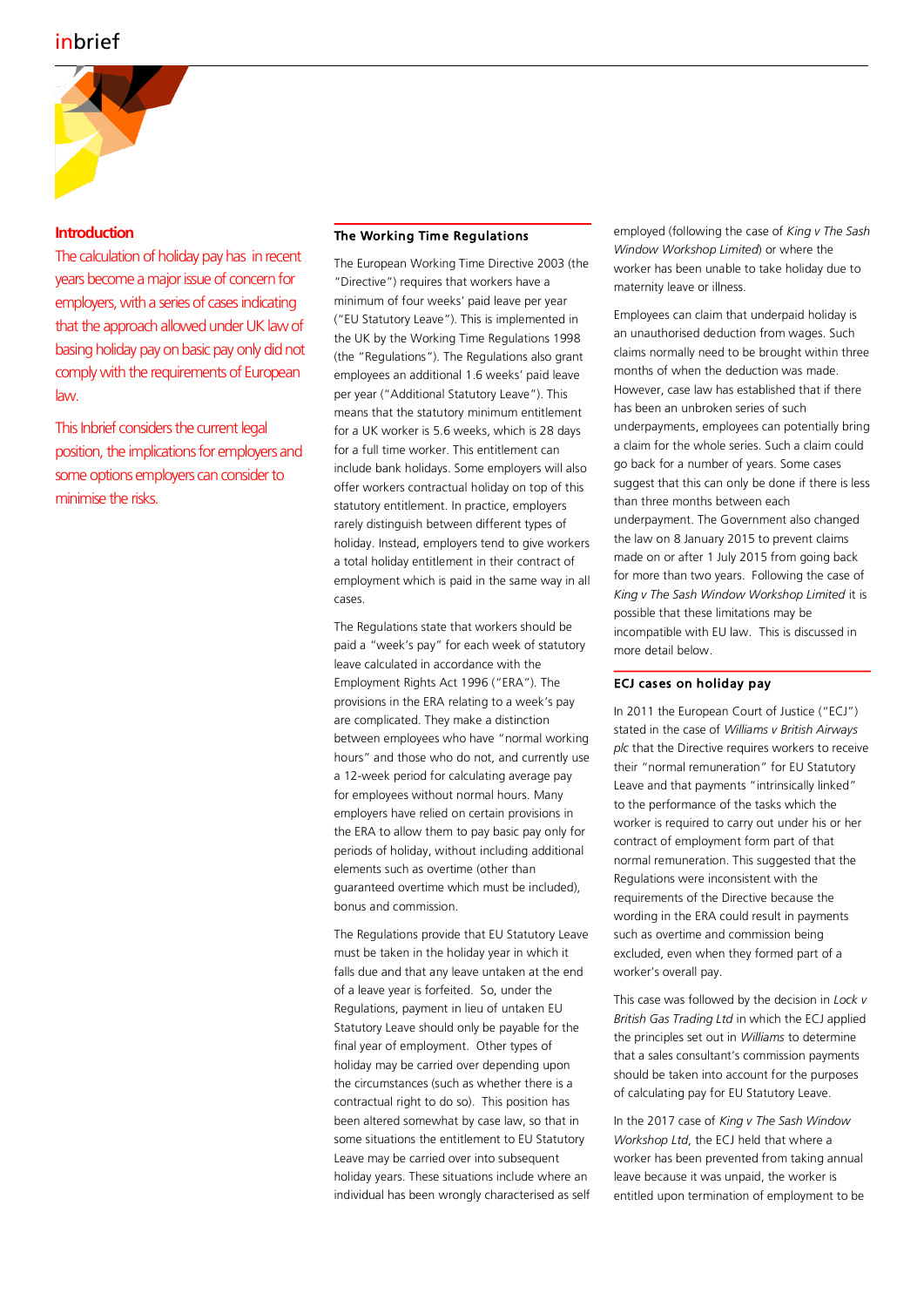

paid for any untaken annual leave that accrued during the employment. There is no limit to the amount of leave which may be carried over in this case because the employer must "bear the consequences" and pay a worker their basic entitlement under the Regulations. The ECJ also confirmed that a worker does not have to have taken the leave in order to be paid for it. This case has potentially significant implications for employers who may have wrongly categorised individuals as being self– employed, as these individuals could now pursue claims for unpaid holiday going back potentially many years to the introduction of the Regulations in 1998.

Importantly, these cases relate only to how an employee should be paid for EU Statutory Leave - i.e. the four-week minimum entitlement. They do not affect pay for Additional Statutory Leave or contractual holiday, which are not governed by EU law.

#### Current position under UK law

The current position in the UK, other than in Northern Ireland, is covered by the EAT's judgment in *Bear Scotland Ltd v Fulton* which has been clarified by subsequent developments.

The EAT's key rulings in the *Bear Scotland* case were as follows:

- In accordance with the Directive and the ECJ decisions in *Williams and Lock*, workers are entitled to "normal remuneration" when they take EU Statutory Leave. This should include non-guaranteed overtime i.e. overtime which the employer has no obligation to offer but which the worker is obliged to work if requested. The judge commented that normal remuneration is that which is "normally received" and payment has to be "made for a sufficient period of time to justify that label".
- The Regulations should be read in line with the EU law position by altering references in the Regulations to certain sections of the ERA which had allowed non-guaranteed overtime to be excluded from holiday pay.
- Claims alleging underpayment of holiday pay as a series of unlawful deductions from wages will be time-barred if there is a break of at least three months between successive underpayments. Further, workers cannot

retrospectively designate whether or not a holiday was part of their four-week EU Statutory Leave entitlement so as to enable them to bring a claim within three months of the last in a series of relevant deductions. The EAT also appeared to suggest that EU Statutory Leave would be the first four weeks' leave taken in the holiday year.

The EAT gave the parties permission to appeal the above findings to the Court of Appeal, but perhaps surprisingly neither party opted to do so.

In 2015, the *Lock* case was remitted back to the tribunal for their decision in light of the ECJ ruling. The tribunal held that the Regulations should be interpreted so as to include commission payments in holiday pay for EU Statutory Leave. The tribunal decided it could overcome the present incompatibility between EU and UK law by "reading in" wording to the Regulations which provide for commission (if part of normal remuneration) to be included in holiday pay calculations. In reaching its decision the tribunal endorsed the decisions in *Williams*  and *Bear Scotland*. The EAT dismissed an appeal by British Gas in February 2016 and upheld the tribunal's decision. A further appeal by British Gas was dismissed by the Court of Appeal in July 2016. In the Court of Appeal's view, it was possible to add wording to the Regulations in this way but it limited it to the specific type of results-based commission. Permission to appeal to the Supreme Court was refused.

There have been further developments surrounding the calculation of holiday pay following the decisions in *Lock* and *Bear Scotland*. In 2017 in the case of *Dudley Metropolitan Borough Council v Willets*, the EAT clarified that purely voluntary overtime pay (i.e. overtime which is neither guaranteed by the employer nor compulsory for the employee to work if asked), out of hours standby payments and call-out payments should be included in the calculation of a worker's holiday pay relating to EU Statutory Leave. This would be the case even in the absence of any obligation on a worker to accept the offer of overtime or to participate in the employer's on-call rota.

The approach in *Willets* has recently been clarified in *Flowers and Others v East of England Ambulance Trust* in which the Court of Appeal

held that non-guaranteed and voluntary overtime pay should be included in the calculation of a worker's holiday pay as long as the overtime is worked with sufficient regularity and paid over a sufficient period of time. It is not clear what constitutes a sufficient amount of time or regularity but the EAT in *Willets* did agree with the first instance judge that overtime worked one in every four or five weeks would be sufficiently regular to count as "normal remuneration".

The position in Northern Ireland is slightly different from the rest of the UK. Northern Ireland has its own equivalent versions of the Regulations and the ERA. When ruling on a case brought under those pieces of legislation, the Northern Ireland Court of Appeal ("NICA") considered but declined to follow the EAT's decision in *Bear Scotland*. The case is *Chief Constable of the Police Service of Northern Ireland* and *Northern Ireland Policing Board v Alexander Agnew and others* and the NICA found in particular that a gap of more than three months in a series of unlawful deductions from wages would not end the series. Nor would the series necessarily be ended by a lawful payment, if for example, the lawful payment was still calculated on basic pay but there had been no additional payments, such as overtime or allowances, in the period to be taken into account.

The NICA also disagreed with the EAT's view that EU Statutory Leave would be the first leave taken in the holiday year. Rather, it found that each day of leave should be distributed proportionately between each type of leave. So, if as in this case the individuals had thirty days holiday a year of which twenty were EU Statutory Leave, eight were Additional Statutory Leave and two were additional contractual leave, each day of leave should be attributed to all three types of leave in those proportions.

The decision of the NICA does not bind the British employment tribunals, which should follow the *Bear Scotland* ruling. Employers in Northern Ireland should have regard to the *Agnew* case – particularly as the two-year backstop on claims does not apply in Northern Ireland. But other UK employers should not ignore the *Agnew* decision altogether**.** It is worth bearing in mind that there is no statutory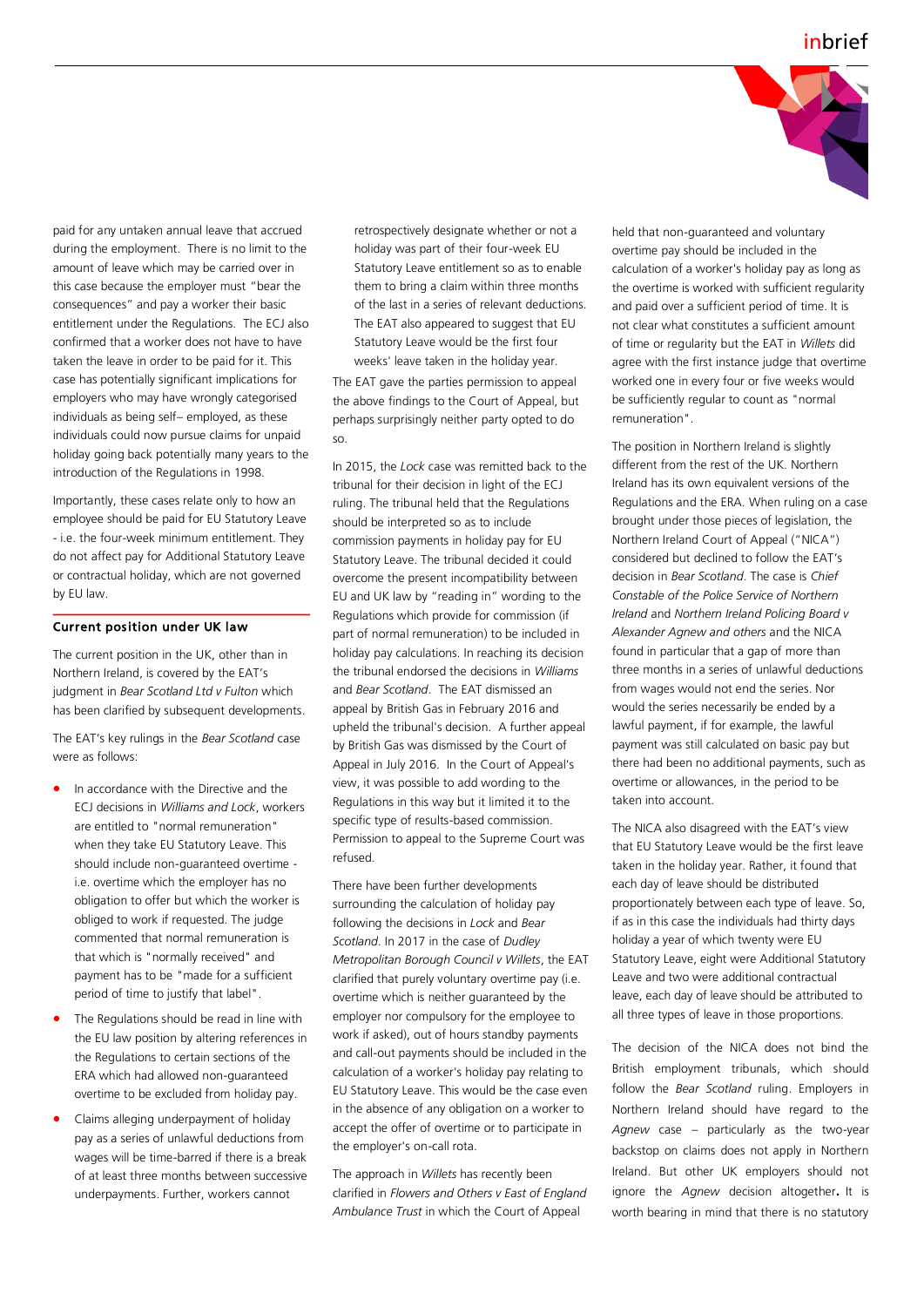# inbrief



wording underpinning the *Bear Scotland*  findings that a break of more than three months ends a series of deductions and that EU Statutory Leave is taken first. It is possible that the Court of Appeal of England and Wales will agree with the NICA if it comes to consider the matter.

#### Implications of the current position

The courts have set down a general principle that pay for EU Statutory Leave should be based on an employee 's "normal remuneration". The case law over the last few years has confirmed that the following payments should be included in the calculation of holiday pay:

- Compulsory, voluntary, guaranteed or nonguaranteed overtime;
- standby payments;
- emergency call-out payments;
- "charge hand" supplements (i.e. payments for taking on supervisory duties);
- incentive bonus this consisted of a fixed element relating to personal attendance which was paid weekly and a performance element paid monthly if the employees' team met certain performance targets and attendance requirements;
- "acting-up" allowances;
- shift premiums;
- a `radius allowance' a payment made when the employee had to travel more than eight miles to a construction site (but only the taxable part of this payment made for time spent travelling and not the non -taxable element relating to travel costs);
- travelling time payments a payment similar to the radius allowance based on the time the employee had to spend travelling to a construction site; and
- commission and similar payments.

Conversely, the following should not be factored in to the calculation of a worker's holiday pay for the purposes of the Regulations:

- Benefits in kind
- Expenses incurred by the worker in

performing the work under the contract of employment (e.g. travel expenses). This should not be confused with allowances, the taxable part of such allowance being required to be included in the calculation.

• Bonuses which are not linked in any way to a worker's performance under the contract and one -off bonuses (e.g. a general staff bonus payable regardless of individual performance/service)

Based on the current position - and subject to further case law developments - tribunals will consider the facts of the particular case in detail when considering whether certain payments should be included in holiday pay. This is likely to include looking at the following factors:

- whether the payments amounted to "normal remuneration";
- whether the payments are "intrinsically linked" to the performance of the tasks which the worker is required to carry out under the contract;
- the regularity and certainty of the payments;
- whether the payments are exclusively intended to cover occasional or ancillary costs (in which case they should be excluded from the calculation of holiday pay);
- whether the payments relate to the professional status of the employee e.g. relating to seniority, length of service or professional qualifications (in which case they should be included in the calculation of holiday pay); and
- whether the Regulations (as amended by previous decisions) allow for such payments to be included and, if not, whether the tribunal can amend the Regulations and/or the ERA to do so.

In relation to discretionary annual bonuses, it is not clear what approach tribunals will take, particularly where the bonus has varied from year to year and has an element based on collective rather than individual performance.

The current 12 -week averaging period may produce very different results depending on when a bonus, commission or other intermittent payment is made. It is possible in light of the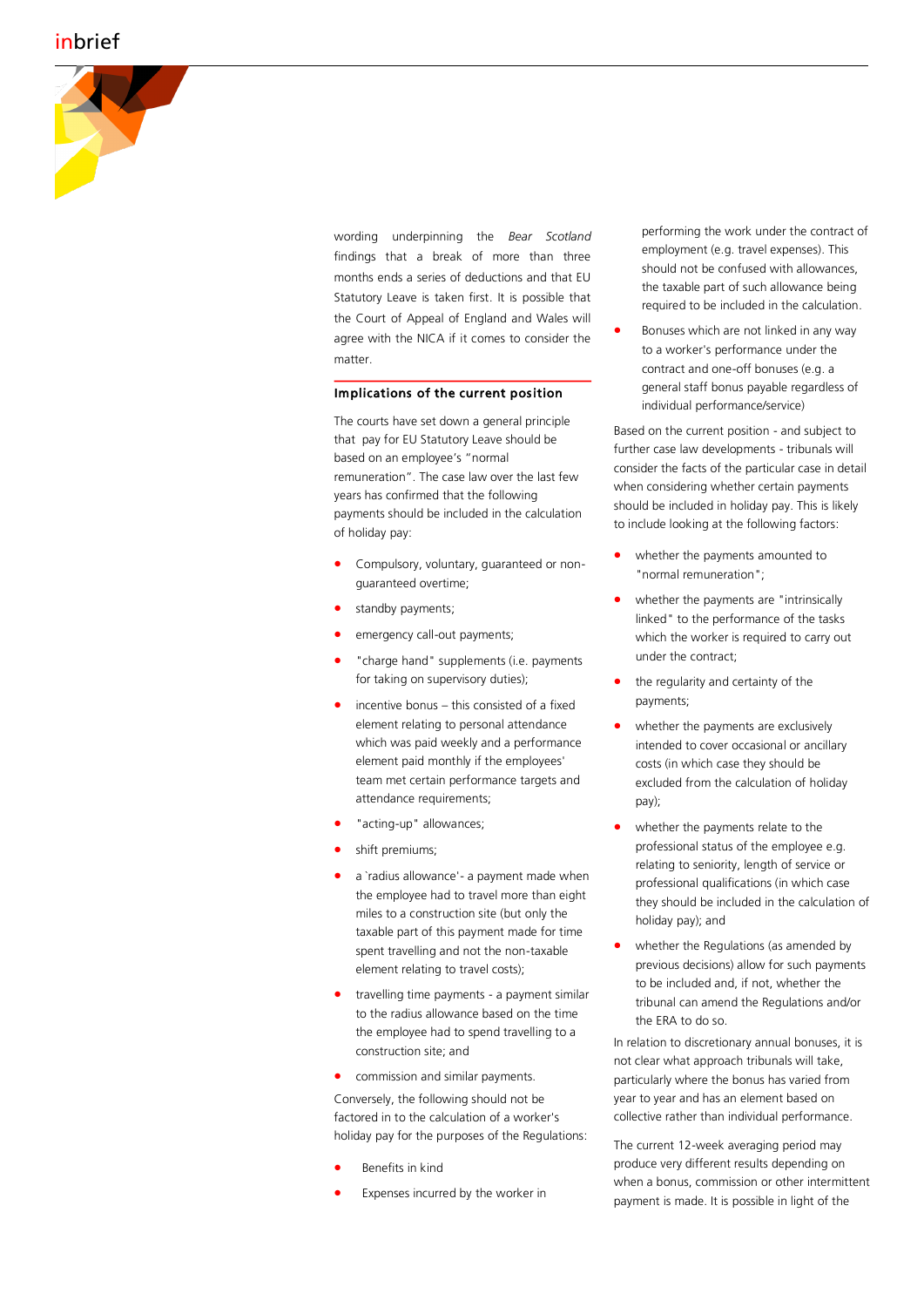

Court of Appeal's purposive interpretation of the Regulations in *Lock* that a tribunal may conclude that it has the power to read additional wording into the Regulations in a particular case to provide for a different reference period. Particularly as the government has announced that the reference period will be increasing to 52 weeks from 6 April 2020.

#### Outstanding Questions

Whilst the decisions in *Bear Scotland* and *Lock*  and subsequent developments have been helpful in clarifying the law surrounding holiday pay, there are still some areas of uncertainty:

- Which days of an employee's total entitlement of 5.6 weeks' leave (including EU Statutory Leave and Additional Statutory Leave) are deemed to constitute the EU Statutory Leave entitlement? There have been suggestions in recent cases that it is up to the employer to determine which type of leave is taken and when. There have also been suggestions that EU Statutory Leave will be taken first, before Additional Statutory Leave. There has been no definitive ruling on this issue to date.
- What is the correct reference period for commissions, bonuses etc? As discussed in this Inbrief, inconsistencies can arise if the 12 week reference period under the ERA is used to calculate holiday pay, because of variable remuneration such as commissions and bonuses. Employees could seek to boost their holiday pay entitlement by taking holiday immediately after a bonus/ commission payment has been made. There was a suggestion by the Advocate General in *Lock* that a 12 month reference period would be more appropriate and as part of its 'Good Work Plan', the government has laid regulations before Parliament increasing the reference period for calculating holiday pay from 12 to 52 weeks. This will not come into effect until 6 April 2020. But an employment tribunal may decide to take a purposive approach to the Regulations by "reading in" a new reference period before that date.
- What is the effect of the ECJ decision in *King v The Sash Window Workshop Limited*

on limitation periods?

## What should employers do now?

Employers should now:

- Pay EU Statutory Leave based on 'normal remuneration' in line with the decisions in *Bear Scotland, Lock* and *Willets*. It would be risky for employers to do nothing and continue to base holiday pay upon basic pay only. Workers may raise grievances or bring claims about any future holiday pay if they believe they are being underpaid.
- Try to reach a compromise position with employees on what will happen with holiday pay in relation to the areas of uncertainty identified above, which could include making changes to pay practices, holiday rules and/or rules on overtime (as discussed further below). This would require consultation with employees and is likely to require their agreement if contractual terms are being altered.
- Consider amending employment contracts and/or holiday policies to make it clear that EU Statutory Leave is the first leave taken in the holiday year. This will make it more difficult for employees to argue that there has been a series of deductions from holiday pay going back a number of years, as leave taken towards the end of the holiday year will be Additional Statutory Leave or contractual leave which has been paid correctly.

### How should employers assess their exposure?

Employers particularly concerned about their current position would be well advised to undertake an audit to determine the following:

- Whether their employees receive payments which are currently excluded from the calculation of pay for EU Statutory Leave. If so whether, based on the factors outlined above, a tribunal is likely to consider that such payments should be included in the calculation of holiday pay. This will allow employers to assess the risks and place a reserve in their accounts, if necessary, in relation to the potential costs associated with additional holiday pay.
- How they may respond to any future

increase in costs associated with holiday pay. This could include attempting to change working practices or reducing contractual holiday to limit any liability. In addition, how the employer would administer any change - e.g. what systems it would need to calculate holiday pay appropriately and whether it would treat pay for EU Statutory Leave differently from other holiday.

- Whether large payments such as overtime*,*  bonus or commission tend to be made at certain times of year and, if so, whether the employer can alter the rules on taking holiday or even the holiday year so that this period does not fall within the calculation period for EU Statutory Leave.
- The holiday practices of employees, to establish to what extent there is generally a break of more than three months between payments for EU Statutory Leave. This will allow employers to assess the risk and place a reserve in their accounts if necessary in relation to potential past liabilities.
- Whether, for those employers who TUPE transfer staff in and out, special consideration should be made for any potential liability or exposure to claims for historic underpayment of holiday pay or failure to pay holiday pay at all which may include indemnities in commercial terms.
- Whether there could be further cost implications because the Regulations apply to workers not just employees (e.g. partners in LLPs, freelancers and agency workers). For example, employment agencies may seek to increase their costs.
- Review arrangements with independent contractors to assess the risks of these individuals having been wrongly categorised as self-employed and therefore the potential risk of claims for unpaid holiday pay.

#### How might Brexit affect holiday pay?

It is unlikely that Brexit will affect the basic right to paid holiday provided by the Regulations, although the Government may in future wish to amend the right (if it is able to under whatever relationship is agreed with the EU). Various decisions of the ECJ discussed in this Inbrief are unpopular with UK businesses, such as the fact